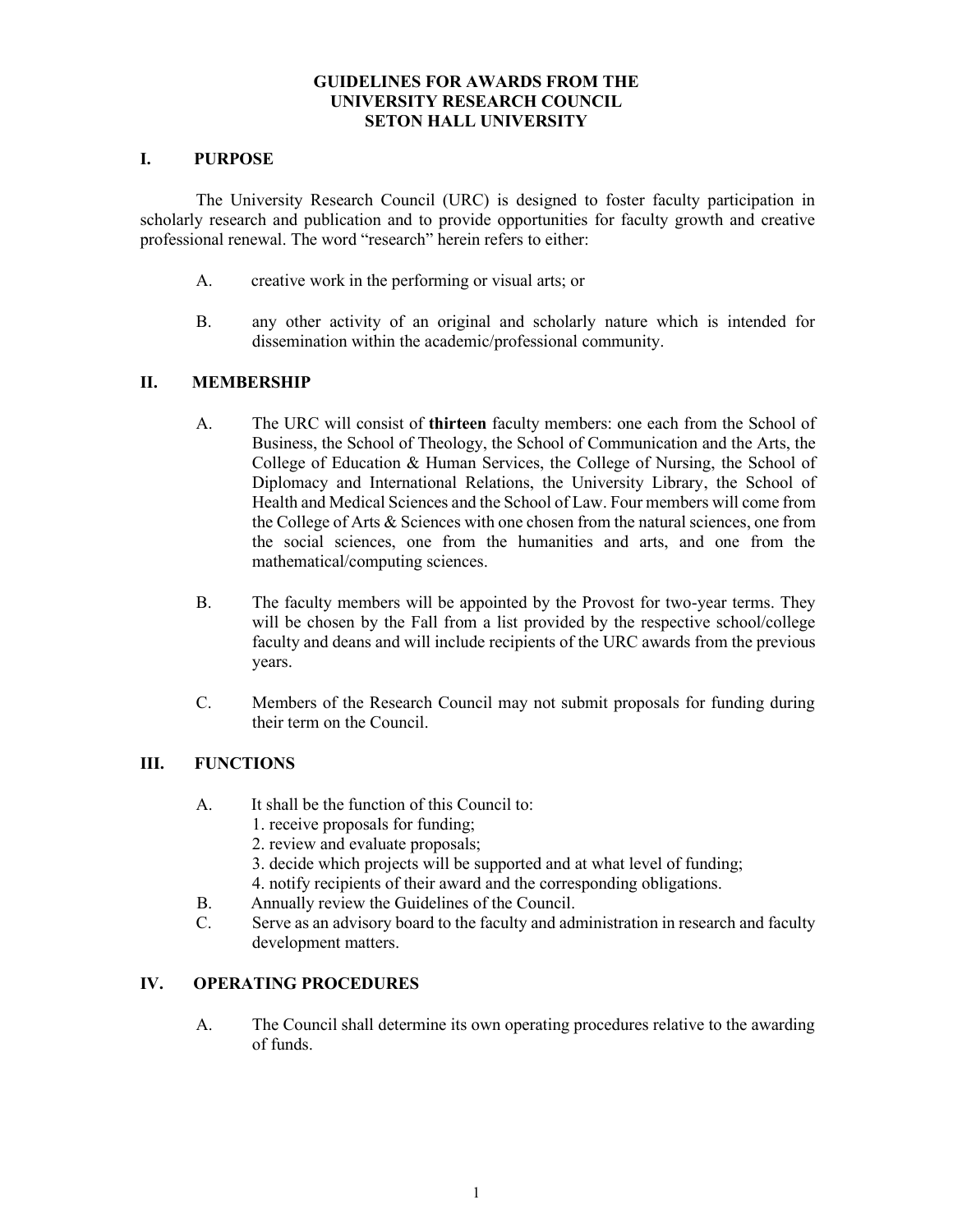- B. The Council will determine its own deadlines for proposals which will appear on the application form. Announcement of awards will be made as soon as possible after the completion of the Council's deliberations. Funds which are awarded but not expended revert to the Council for reassignment.
- C. The Council shall elect from its membership a chairperson to preside over meetings, and to formally represent the Council in matters dealing with the applications.
- D. Annually, the Council will set a maximum amount for grants and summer stipends. The faculty will be informed of the maximum upon receipt of the application forms.
- E. All else being equal, priority will be given to untenured/junior faculty rather than tenured/senior faculty.
- F. At its discretion, the Council may request an appropriate outside opinion on the merits of the applications.
- G. Copies of approved proposals will be kept on file in the Office of Grants & Research Services and will be available for review.

# **V. ELIGIBILITY**

All full-time faculty members holding a tenured or tenure-track appointment are eligible to apply for a Summer Stipend or Research Grant award. All full-time, research-responsible faculty on multi-year contract appointments with research and scholarship expectations (excluding student research mentorship) are eligible to apply for a Research Grant award. In accepting a Summer Stipend or Research Grant from the University Research Council, faculty members agree that they will be employed on a full-time basis at Seton Hall University in the following academic year. **NO** faculty member can receive an award 2 consecutive years. *In the event that an individual resigns from the faculty prior to the start of the academic year, the amount of the Summer Stipend or Research Grant must be returned in its entirety to the University.*

- A. The following exclusions from and expectations for maintaining eligibility for this program are in place to comply with the terms of agreement with external funding agencies and align with section VI.C. of this document.
	- 1. Faculty members are not eligible to apply for the URC if they have or are listed on an active research grant or contract that supports their summer salary during the URC award period.
	- 2. Faculty members are obligated to withdraw their URC application after submission if they receive notification of funding for an external grant or contract that provides summer salary during the URC award period.

Acceptance of an award by the Council constitutes an agreement by the recipient to abide by the conditions to fulfill the responsibilities described in the following sections.

# **VI. AWARD TYPES AND CONDITIONS OF AWARDS**

A. A faculty member, alone or with other faculty members, may submit one or more proposals in a given year. Each proposal, solo or joint, may not receive more than \$10,000, and a faculty member may not receive more than a total of \$10,000 no matter how many proposals a faculty member submits. Awards for joint proposals will be divided equally among applicants. To illustrate, for a joint proposal by two faculty members, each will receive one-half, for three faculty members, each will receive onethird, etc. Each proposal will be either for a Summer Stipend or for a Research Grant,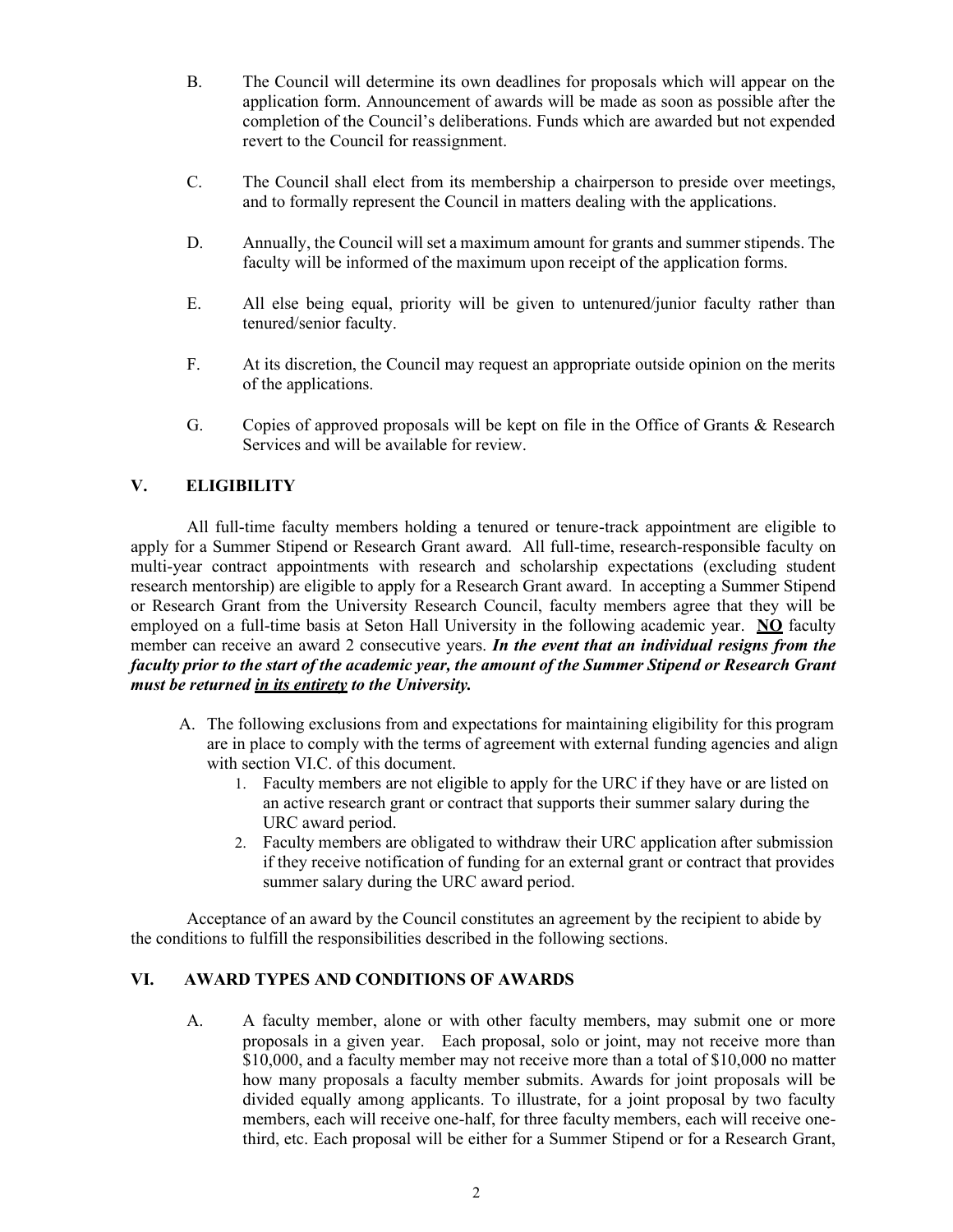but not for both. The faculty member can elect to receive the stipend as a single lump sum, or split the award into 2 or 3 equal monthly payments during the summer. This can be decided once a faculty member receives notification of an award.

- B. Approximately two-thirds of the total awards will be given to first-time recipients, and one-third will be given to those past recipients who can  $(1)$  demonstrate the project's significance to their professional development, or (2) are pursuing a new line of research.
- C. **Summer Stipends** are payments of salary for a period of summer research. Stipends of up to \$10,000 will be awarded for use during the period of June 1 to August 31. The recipient may also teach one (and only one) course during this period and may not accept any other remunerative employment from the University during the same period.
	- 1. The summer stipend is subject to the current tax rates established by the Internal Revenue Service and the State of New Jersey. For the purposes of this one-time payment, you will be taxed at a higher tax rate for only this pay period because the stipend can place you into a different tax bracket.
- D. **Research Grants** of up to \$10,000 are given to help defray costs such as the purchase of equipment and supplies, publication expenses, financing research connected travel, wages for secretarial assistance, etc. Grants are not given to supplement the faculty member's salary. Grants may not be used to pay dues or tuition fees, or to purchase books or journals for the grantee's private library. Title to any non-expendable material (equipment, tools, instruments, etc.) remains with the University. The URC will generally not support requests for computer purchases.
- E. Recipients of a Research Grant will be required to furnish the Director, Office of Grants & Research Services, receipts and expenditures. If not provided during the academic year, all such receipts must be provided by June  $1<sub>st</sub>$  of the academic year for which the grant is tenable.
- F. Summer Stipend or Research Grant monies shall be used only for the activities described in the approved application submitted to the University Research Council.
- G. Any awardee unable to accept an award should immediately notify the Director, Office of Grants & Research Services in writing, so that the funds may be reallocated.

#### **VII. ACCOUNTABILITY AND RESPONSIBILITIES OF AWARD RECIPIENTS**

URC awards provide seed monies to faculty in order for them to compete more successfully for external sources of support. **By acceptance of an award, URC award recipients, when it is feasible, are obligating themselves to apply for external sources of funding within one year of completion of a URC Summer Stipend or Research Grant.** Award Recipients therefore should contact the Office of Grants and Research Services during this period for assistance. *In the event that an individual resigns from the faculty prior to the start of the academic year, the amount of the Summer Stipend or Research Grant must be returned in its entirety to the University.*

A. One copy of the completed application must be sent by the closing date to the Office of Grants and Research Services via the email address:  $grantsoffice@shu.edu$ . The application should contain a clear, complete and comprehensive account of the work proposed. All parts of the application must be completed. The goals of the research as well as the methodology should be described as thoroughly as possible.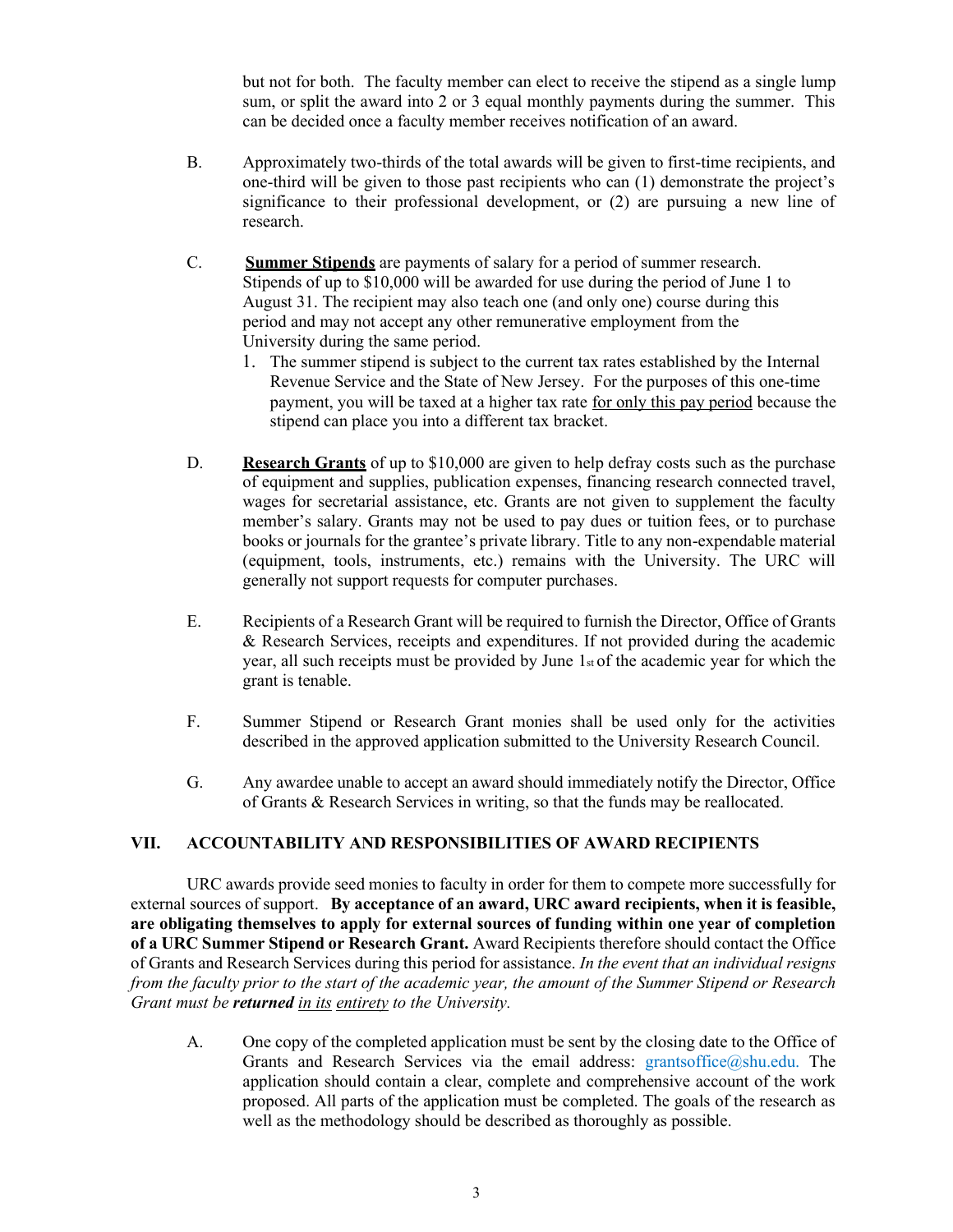- B. By October 15, faculty members who have held a Summer Stipend must submit a written report to the Director, Office of Grants & Research Services, on the progress of their research efforts.
- C. By June 15 of the academic year for which a Research Grant is tenable, recipients must file with the Director, Office of Grants & Research Services, a final comprehensive formal report on the outcome of their research. Any publications or formal presentations directly resulting from the funding by the Council should be described in the report. Failure to file a final report of the project activity will jeopardize one's eligibility for future awards from the University Research Council.
- D. Research resulting in publication will acknowledge support of the Seton Hall University Research Council.
- E. Awardees of the University Research Council program are obliged to observe the policies and procedures of the University as they relate to the rights of human subjects participating in research projects and to the concerns for the care and use of animals in research projects. Accordingly, approval from the Institutional Review Board for Human Subjects Research or from the Animal Care and Use Committee must be obtained before the initiation of the research funded by the University Research Council.
- F. Faculty who accept a Summer Stipend or a Research Grant from the University Research Council agree to be placed in the candidate pool for membership on the Council for subsequent years and to serve on the Council if selected as a member.
- G. Each year the Director, Office of Grants & Research Services, shall provide to the Council a list of former recipients of stipends and grants. An account of those completing the necessary reports will also be provided.

# **VIII. APPLICATION FORMAT**

Describe the project within a **maximum** of 9 pages for a summer stipend application or 10 pages for a research grant application. A complete URC application includes the following 7 parts: a URC application form, abstract, purpose/objective, methodology, results/outcomes, budget (**Research Grant Only**), and vita. Items 2, 3, 4, 5 and 6 together must total 6 or fewer double-spaced pages. The completed application must be combined into a single PDF file.

- 1. **URC Application Form (1 page)**
- 2. **Abstract:** (**One-page maximum**)-The abstract should be written for an educated lay audience. Please keep in mind that the reviewers represent a broad range of disciplines and professions drawn from the entire University community. The Abstract then, as well as the proposal itself, should be written free of jargon or technical terms known only to the specialist. Failure to observe this suggestion has been one of the most common reasons for rejection of applications to the Council. By submitting the proposal, you agree that the abstract may be shared with other university offices for and may become a publicly available document.
- 3. **Purpose(s) or Objective(s):**  It is necessary to state the purpose of your study briefly, but in terms which communicate clearly to professionals not familiar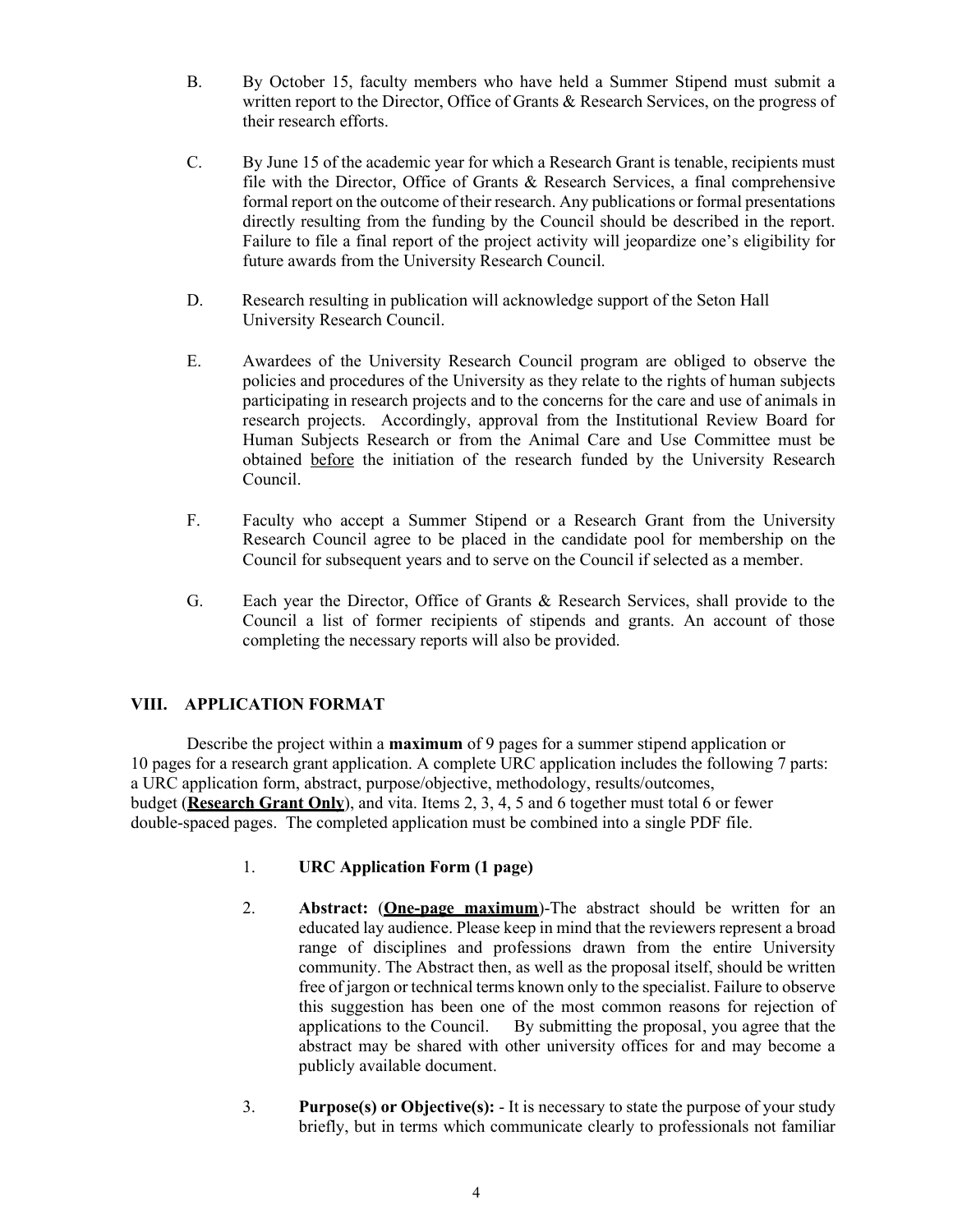with the technical aspects of your field of study. The objectives should be specific.

4. **Significance:** Provide a discussion of the significance of the project.

Applicants can choose to discuss how this award will assist their career development path as a faculty member at Seton Hall University. Past recipients of a URC award should emphasize how this application will assist with their pursuit of an alternate line of inquiry in accordance with Section IX.B.2. Additional points of emphasis may include, but are not limited to...

-What additions to knowledge will be gained?

-Why is this project important to the discipline?

-How is the approach to be undertaken creative, innovative, meaningful and/or effective?

-Does the project touch upon an unrecognized or new research area?

- 5. **Methodology:** Provide a description of procedures and a time schedule to achieve the objectives. Details as to the operational sequence and procedures should be provided for the full length of the project. The methodology should be appropriate and well thought out in relation to the stated objectives. Citations of scholarly/professional literature and/or references to computer databases and software programs should indicate that the researcher is aware of the latest developments in the discipline. The time frame must be realistic.
- 6. **Result(s) or Outcome(s):** Describe the importance and significance of the results or findings that are likely from the research. State what importance this research has for the scholarly discipline or field of study and discuss how the results might enhance the academic reputation of the University. Also list paper presentations, publications or proposals to external agencies which may result from the research. Be specific.

If you have received a previous URC Summer Stipend or Research Grant Award within the past five years or 2 or more awards during your time at Seton Hall University, you must state what outcomes were achieved as a result of the previous award(s), including whether the project was completed, specific citations of publications submitted, professional presentations, and grant submissions for each award. In addition, you must clearly demonstrate how the research efforts in the current application are different from the prior awards and represents a new line of research for the faculty member. You must also state why you merit another award for the current project application. If you do not provide all of this information, you will NOT be considered for an award this year. You may include up to two additional double-spaced pages beyond the six-page limit which includes the abstract to provide the required information on previous URC awards.

#### **Items 2, 3, 4 and 5 and 6 should total six double-spaced pages or less.**

- 7. **Budget (One-page Maximum):** A budget is required only for Research Grant applications. The one-page budget for a Research Grant should include an explanation for the selection of any of the following eligible cost items:
	- a. Salaries or fees: Indicate if any of this money will be used to hire other individuals, e.g., graduate students, undergraduate student workers, and what their functions will be.
	- b. Supplies: Be specific.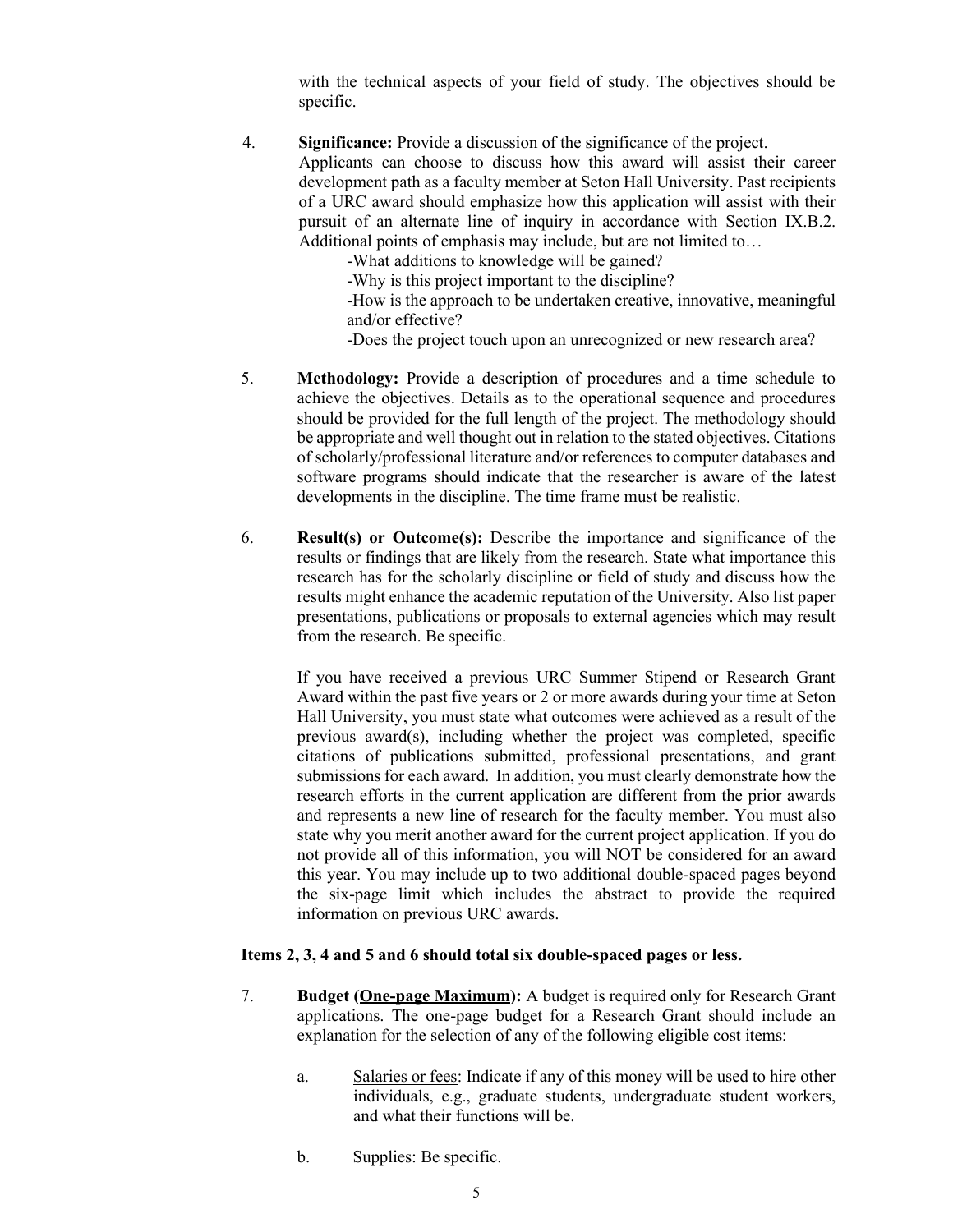- c. Research related travel: Identify destination and purpose of travel.
- d. Equipment. Provide details on type and use of equipment.
- 8. **Vita (Two-page Maximum):** A vita highlights the applicant's educational background, teaching experience and research interests. The vita should include:
	- a. Most recent publication(s) or submission(s) for publication (title, publisher, date). Paper presentations or activities germane to the proposed activity should also be included.
	- b. Other grant or fellowship support received or currently being sought. State date of application, source, status and notification deadline if known. If the applicant obtained previous support from the Council, provide the names of the projects, the dates of the award and the results of the activities.

#### **IMPORTANT NOTE: If you were a past recipient of a URC award, please give the specific titles, dates and results of all past URC awards on the vita.**

# **IX. REVIEW CRITERIA**

A. The criteria by which the Council will review proposals are provided in the table below. All proposals will be scored on a scale of 1-100 with the highest scoring proposals recommended for funding. Final funding decisions are made by the Provost.

| Category                                 | <b>Questions</b>                                                                                                                                                                                                                                                                              | <b>Points</b> |
|------------------------------------------|-----------------------------------------------------------------------------------------------------------------------------------------------------------------------------------------------------------------------------------------------------------------------------------------------|---------------|
| &<br><b>Purpose</b><br><b>Activities</b> | Does the proposal clearly identify or state the goals of the<br>project?<br>Does the proposal clearly describe the proposed activities and<br>analyses?<br>Do the proposed activities and analyses address the research<br>question(s)?<br>Are the proposed activities and analyses feasible? | 20            |
| <b>Significance</b>                      | Does the project address a significant problem/issue?<br>Does the project offer a creative, innovative, meaningful<br>and/or effective approach or solution to the stated problem?<br>Does the project touch upon a rarely recognized or overlooked<br>problem/issue?                         | 20            |
| <b>Methodology</b>                       | Does the proposal provide a clear and strong description of the<br>proposed methodology?<br>Does the project utilize a sound methodology designed to<br>answer the research question(s)?<br>Is the proposed methodology feasible?                                                             | 20            |
| <b>Results</b><br>and<br><b>Outcomes</b> | Does the project clearly indicate the expected outputs and/or<br>outcomes of the project?<br>How do the expected outcomes enhance current knowledge<br>about the topic of study?<br>Will the project produce positive results and outcomes that<br>will promote Seton Hall's strategic plan?  | 20            |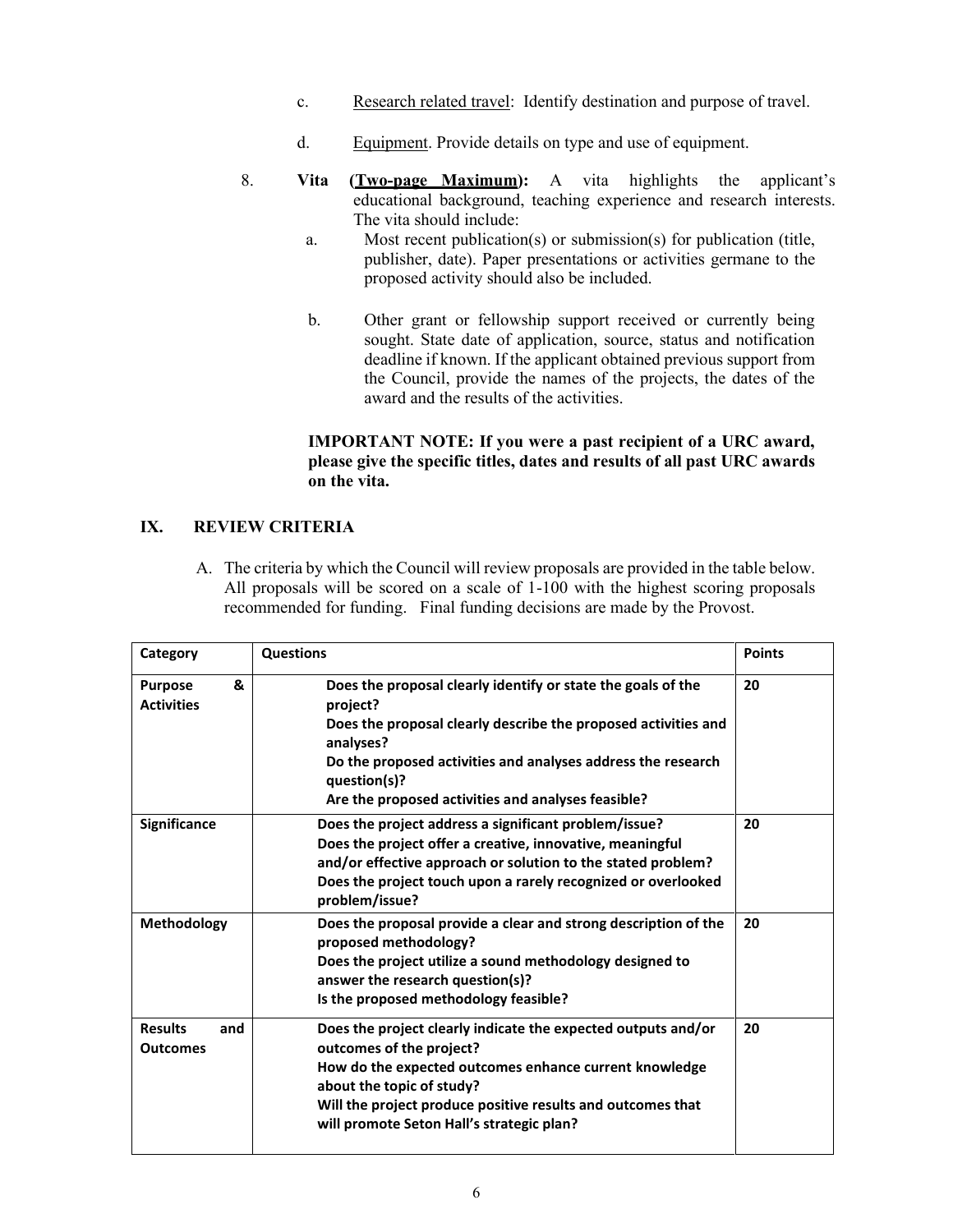| <b>Previous</b><br>Research<br><b>Awards</b> | & | Does the applicant's vita indicate confidence in the proposal<br>and that the proposed outcomes will be realized?<br>Has the applicant received any URC awards before? And what<br>are the outcomes of the previous awards? | 10 |
|----------------------------------------------|---|-----------------------------------------------------------------------------------------------------------------------------------------------------------------------------------------------------------------------------|----|
| Proposal<br>application<br>materials         | & | Do the proposal and other application materials conform to<br>the URC guidelines?<br>Is the proposal well-organized and well-written?                                                                                       | 10 |

## B. *Additional Considerations***-**

- 1. This is an award to assist faculty in developing themselves as researchers in a given area. The council therefore aims to support first-time recipients, as well as past recipients who (1) are pursuing a genuinely new line of research, or  $(2)$  convincingly demonstrate the project's significance to their professional development. This emphasis has typically resulted in as many as 2/3 of the total awards being made to first-time recipients.
- 2. If an applicant has received a previous URC Summer Stipend or Research Grant Award within the past five years, (s)he must state what outcomes were achieved as a result of the previous award(s), including whether the project was completed, specific citations of publications submitted, professional presentations, and grant submissions for each award. In addition, the applicant must state why they merit another award for the current project application. If a previous award recipient does not provide all of this information, (s)he will NOT be considered for an award this year. Applicants may include up to two additional double-spaced pages beyond the five-page limit to provide the required information on previous URC awards.

For more senior faculty (who are tenured, or have at least six years of service for those in colleges without tenure) who have received URC support in the past, the proposed research should represent a new direction for the faculty member over the previously supported work. The application should clarify how the proposed research represents a new direction, in as accessible language as possible, so that experts in other disciplines can readily understand the novelty of the project.

- 3. Budget: The budget seems appropriate for the proposed research. Budgets are required only for Research Grant applications.
	- a. Research Grant requests should provide a good rationale for specific items.
	- b. In the event Council funds will be used for payment of wages to an individual other than the faculty researcher, e.g., secretary/editorial assistant or research assistant, a clear rationale should be provided.
- 4. Vita: The researcher's vita indicates a familiarity/currency with the field and the requisite expertise/experience to accomplish the proposed research.